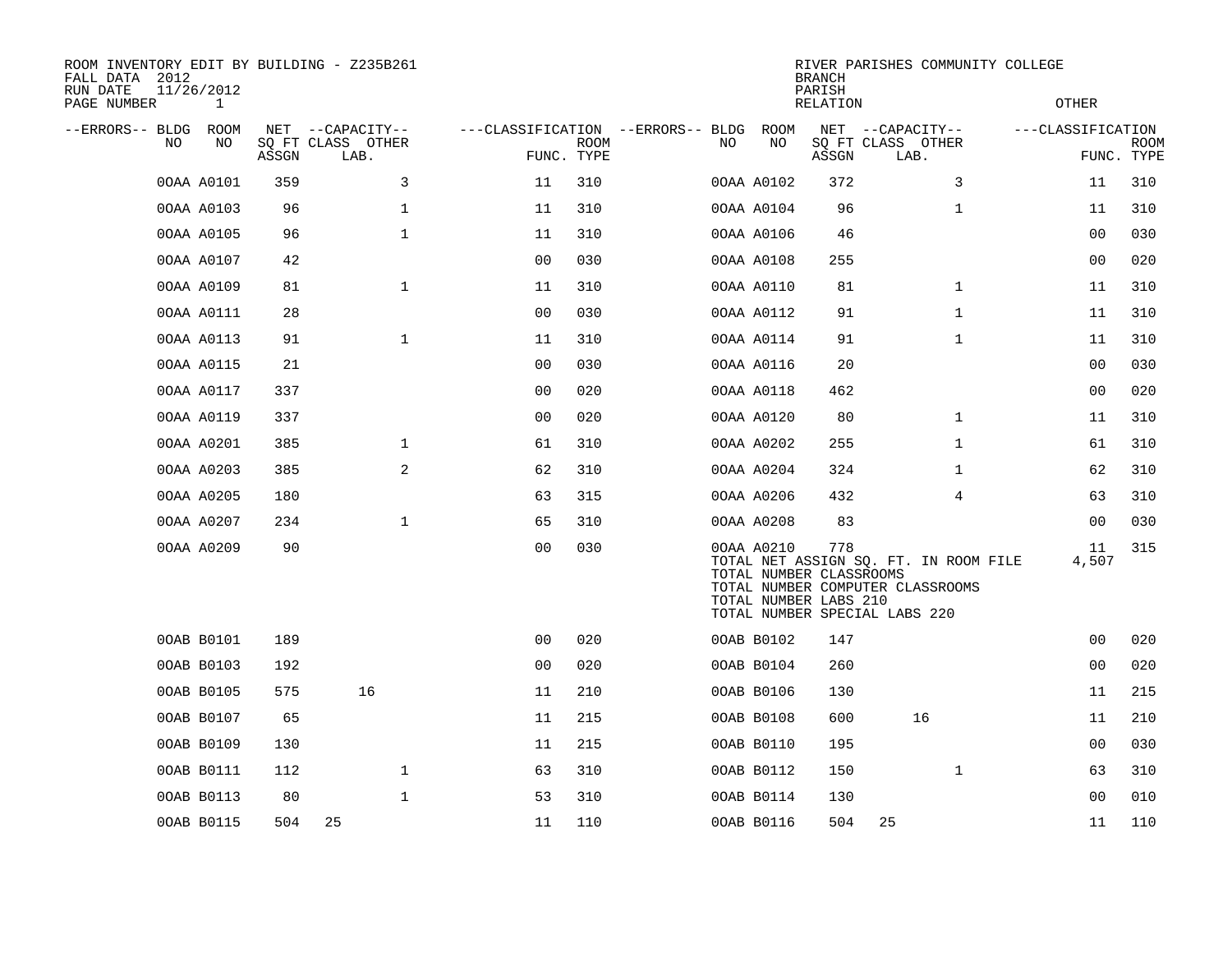| ROOM INVENTORY EDIT BY BUILDING - Z235B261<br>FALL DATA 2012<br>RUN DATE | 11/26/2012 |       |      |                   |                                        |      |   |    |                                                                                                 | <b>BRANCH</b><br>PARISH |        | RIVER PARISHES COMMUNITY COLLEGE                                                |                             |             |
|--------------------------------------------------------------------------|------------|-------|------|-------------------|----------------------------------------|------|---|----|-------------------------------------------------------------------------------------------------|-------------------------|--------|---------------------------------------------------------------------------------|-----------------------------|-------------|
| PAGE NUMBER                                                              | 2          |       |      |                   |                                        |      |   |    |                                                                                                 | RELATION                |        |                                                                                 | OTHER                       |             |
| --ERRORS-- BLDG ROOM<br>NO.                                              | NO         |       |      | NET --CAPACITY--  | ---CLASSIFICATION --ERRORS-- BLDG ROOM |      |   | NO |                                                                                                 |                         |        | NET --CAPACITY--                                                                | ---CLASSIFICATION           |             |
|                                                                          |            | ASSGN | LAB. | SQ FT CLASS OTHER | FUNC. TYPE                             | ROOM |   |    | NO                                                                                              | ASSGN                   | LAB.   | SQ FT CLASS OTHER                                                               | FUNC. TYPE                  | <b>ROOM</b> |
|                                                                          | 00AB B0117 | 725   | 30   |                   | 22                                     | 110  |   |    | 00AB B0118                                                                                      | 725                     | 30     |                                                                                 | 22                          | 110         |
|                                                                          | 00AB B0119 | 154   |      |                   | 63                                     | 710  |   |    | 00AB B0120                                                                                      | 45                      |        |                                                                                 | 63                          | 730         |
|                                                                          | 00AB B0121 | 90    |      | $\mathbf 1$       | 64                                     | 310  |   |    | 00AB B0122                                                                                      | 135                     |        | $\mathbf{1}$                                                                    | 53                          | 310         |
|                                                                          | 00AB B0123 | 550   | 30   |                   | 11                                     | 110  |   |    | 00AB B0124                                                                                      | 550                     | 30     |                                                                                 | 11                          | 110         |
|                                                                          | 00AB B0125 | 195   |      |                   | 0 <sub>0</sub>                         | 030  |   |    | TOTAL NUMBER CLASSROOMS<br>TOTAL NUMBER LABS 210<br>TOTAL NUMBER SPECIAL LABS 220               |                         |        | TOTAL NET ASSIGN SQ. FT. IN ROOM FILE<br>TOTAL NUMBER COMPUTER CLASSROOMS       | 5,824<br>6<br>2             |             |
|                                                                          | 00AC C0101 | 472   |      | $\mathbf{1}$      | 63                                     | 310  |   |    | 00AC C0102                                                                                      | 232                     |        | 10                                                                              | 61                          | 350         |
|                                                                          | 00AC C0103 | 112   |      | $\mathbf{1}$      | 61                                     | 310  |   |    | 00AC C0104                                                                                      | 172                     |        | $\mathbf{1}$                                                                    | 61                          | 310         |
|                                                                          | 00AC C0105 | 172   |      | $\mathbf{1}$      | 51                                     | 310  |   |    | 00AC C0106                                                                                      | 112                     |        | $\mathbf{1}$                                                                    | 65                          | 310         |
|                                                                          | 00AC C0107 | 112   |      | $\mathbf 1$       | 62                                     | 310  |   |    | 00AC C0108                                                                                      | 97                      |        |                                                                                 | 63                          | 750         |
|                                                                          | 00AC C0109 | 220   |      |                   | 0 <sub>0</sub>                         | 030  |   |    | 00AC C0110                                                                                      | 90                      |        |                                                                                 | 0 <sub>0</sub>              | 020         |
|                                                                          | 00AC C0111 | 287   |      |                   | 0 <sub>0</sub>                         | 020  |   |    | 00AC C0112                                                                                      | 90                      |        |                                                                                 | 0 <sub>0</sub>              | 020         |
|                                                                          | 00AC C0113 | 129   |      |                   | 0 <sub>0</sub>                         | 020  |   |    | 00AC C0114                                                                                      | 112                     |        | $\mathbf{1}$                                                                    | 62                          | 310         |
|                                                                          | 00AC C0115 | 112   |      | $\mathbf 1$       | 55                                     | 310  |   |    | 00AC C0116                                                                                      | 112                     |        | $\mathbf{1}$                                                                    | 51                          | 310         |
|                                                                          | 00AC C0117 | 112   |      | $\mathbf{1}$      | 53                                     | 310  |   |    | 00AC C0118                                                                                      | 767                     |        |                                                                                 | 11                          | 315         |
|                                                                          | 00AC C0119 | 767   |      | 20                | 41                                     | 410  |   |    | 00AC C0120                                                                                      | 44                      |        |                                                                                 | 63                          | 731         |
|                                                                          | 00AC C0121 | 50    |      |                   | 63                                     | 710  |   |    | 00AC C0122                                                                                      | 220                     |        |                                                                                 | 00                          | 030         |
|                                                                          | 00AC C0123 | 60    |      |                   | 0 <sub>0</sub>                         | 010  | 9 |    | 00AC C0124<br>TOTAL NUMBER CLASSROOMS<br>TOTAL NUMBER LABS 210<br>TOTAL NUMBER SPECIAL LABS 220 | 1468                    |        | 27<br>TOTAL NET ASSIGN SQ. FT. IN ROOM FILE<br>TOTAL NUMBER COMPUTER CLASSROOMS | 41<br>5,025                 | 430         |
|                                                                          | 00AD D0101 | 720   |      | 34                | 11                                     | 350  |   |    | 00AD D0102<br>TOTAL NUMBER CLASSROOMS<br>TOTAL NUMBER LABS 210<br>TOTAL NUMBER SPECIAL LABS 220 |                         | 720 34 | TOTAL NET ASSIGN SQ. FT. IN ROOM FILE<br>TOTAL NUMBER COMPUTER CLASSROOMS       | 11<br>1,440<br>$\mathbf{1}$ | 110         |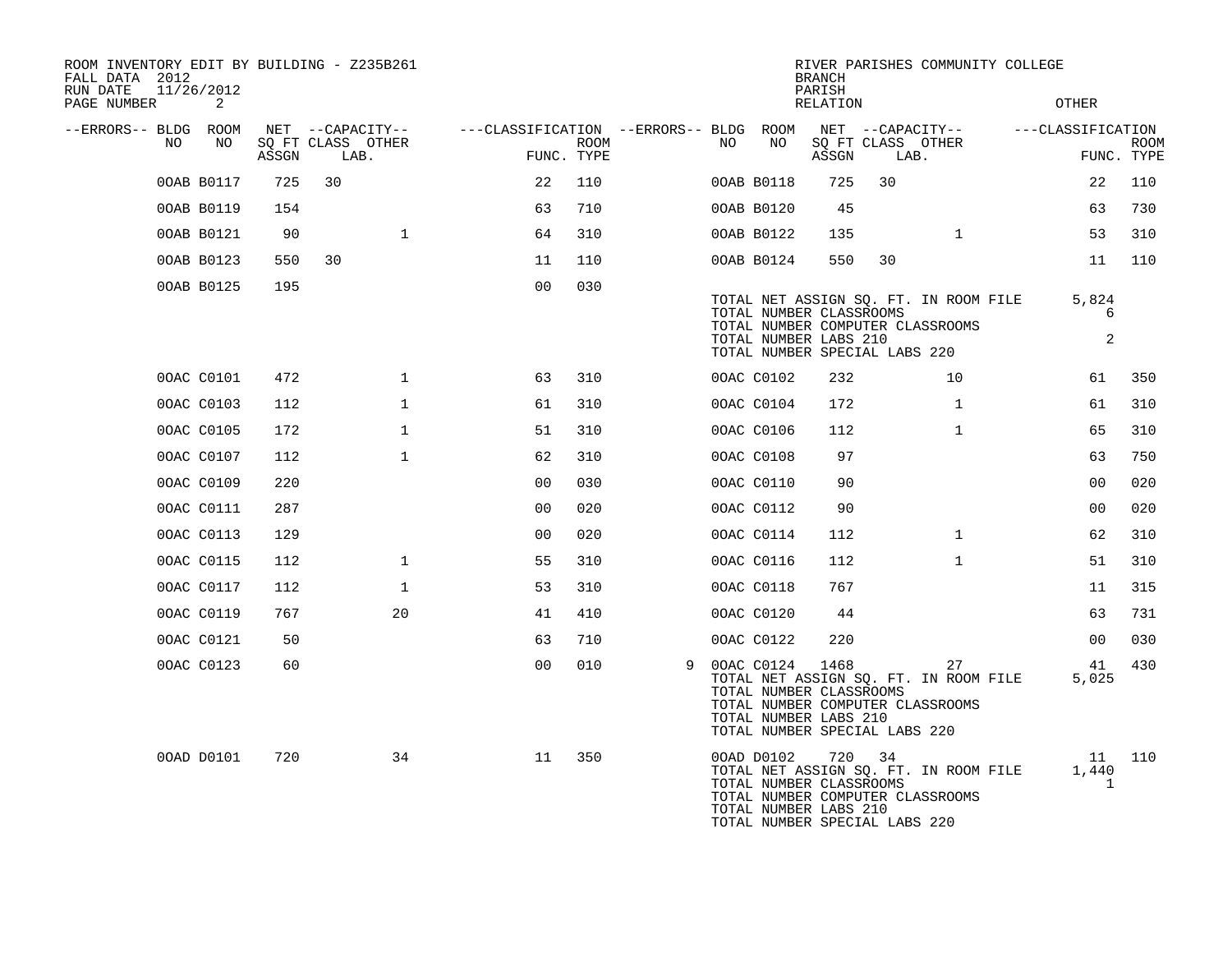| ROOM INVENTORY EDIT BY BUILDING - Z235B261<br>FALL DATA 2012<br>RUN DATE<br>PAGE NUMBER | 11/26/2012<br>$\sim$ 3 |        |      |                   |                                                                         |      |    |                                                                       | <b>BRANCH</b><br>PARISH<br>RELATION |                                         | RIVER PARISHES COMMUNITY COLLEGE                                                | OTHER                 |             |
|-----------------------------------------------------------------------------------------|------------------------|--------|------|-------------------|-------------------------------------------------------------------------|------|----|-----------------------------------------------------------------------|-------------------------------------|-----------------------------------------|---------------------------------------------------------------------------------|-----------------------|-------------|
| --ERRORS-- BLDG ROOM<br>NO                                                              | NO                     | ASSGN  | LAB. | SQ FT CLASS OTHER | NET --CAPACITY-- - ---CLASSIFICATION --ERRORS-- BLDG ROOM<br>FUNC. TYPE | ROOM | NO | NO                                                                    | ASSGN                               | LAB.                                    | NET --CAPACITY-- ---CLASSIFICATION<br>SQ FT CLASS OTHER                         | FUNC. TYPE            | <b>ROOM</b> |
|                                                                                         | 00AE E0101             | 522    | 34   |                   | 11                                                                      | 110  |    | 00AE E0102                                                            | 522                                 |                                         | 5                                                                               | 11                    | 310         |
|                                                                                         | 00AE E0103             | 522    | 36   |                   | 11                                                                      | 110  |    | 00AE E0104                                                            | 522                                 |                                         | 38                                                                              | 11                    | 310         |
|                                                                                         | 00AE E0105             | 522    | 32   |                   | 11                                                                      | 110  |    | 00AE E0106                                                            | 522                                 | 25                                      |                                                                                 | 11                    | 110         |
|                                                                                         | 00AE E0107             | 522    | 36   |                   | 11                                                                      | 110  |    | 00AE E0108                                                            | 522                                 | 36                                      |                                                                                 | 11                    | 110         |
|                                                                                         | 00AE E0109             | 522    |      | 4                 | 11                                                                      | 310  |    | 00AE E0110                                                            | 522                                 |                                         | 36                                                                              | 11                    | 210         |
|                                                                                         | 00AE E0112             | 522    | 36   |                   | 11                                                                      | 110  |    | 00AE E0114                                                            | 522                                 |                                         | 9                                                                               | 11                    | 310         |
|                                                                                         | 00AE E0115             | 189    |      |                   | 0 <sub>0</sub>                                                          | 030  |    | 00AE E0116                                                            | 189                                 |                                         |                                                                                 | 0 <sub>0</sub>        | 030         |
|                                                                                         | 00AE E0117             | 181    |      |                   | 0 <sub>0</sub>                                                          | 030  |    | 00AE E0118                                                            | 181                                 |                                         |                                                                                 | 0 <sub>0</sub>        | 030         |
|                                                                                         | 00AE E0119             | 1000   |      |                   | 0 <sub>0</sub>                                                          | 020  |    | 00AE E0120                                                            | 166                                 |                                         |                                                                                 | 0 <sub>0</sub>        | 020         |
|                                                                                         | 00AE E0121             | 198    |      |                   | 0 <sub>0</sub>                                                          | 020  |    | 00AE E0122<br>TOTAL NUMBER CLASSROOMS<br>TOTAL NUMBER LABS 210        | 132                                 | TOTAL NUMBER SPECIAL LABS 220           | TOTAL NET ASSIGN SQ. FT. IN ROOM FILE<br>TOTAL NUMBER COMPUTER CLASSROOMS       | 00<br>6,264<br>7<br>1 | 030         |
|                                                                                         | 00AF F0101             | 144    |      | $\mathbf{1}$      | 63                                                                      | 310  |    | 00AF F0102                                                            | 144                                 |                                         | $\mathbf{1}$                                                                    | 63                    | 310         |
|                                                                                         | 00AF F0103             | 144    |      | $\mathbf 1$       | 63                                                                      | 310  |    | 00AF F0104                                                            | 144                                 |                                         | $\mathbf{1}$                                                                    | 63                    | 310         |
|                                                                                         | 00AF F0105             | 144    |      | $\mathbf{1}$      | 63                                                                      | 310  |    | 00AF F0106<br>TOTAL NUMBER CLASSROOMS<br>TOTAL NUMBER LABS 210        | 720                                 | TOTAL NUMBER SPECIAL LABS 220           | 24<br>TOTAL NET ASSIGN SQ. FT. IN ROOM FILE<br>TOTAL NUMBER COMPUTER CLASSROOMS | 63<br>1,440           | 650         |
|                                                                                         | 00AG G0101             | 717    | 33   |                   | 11                                                                      | 110  |    | 00AG G0102 717 32<br>TOTAL NUMBER CLASSROOMS<br>TOTAL NUMBER LABS 210 |                                     | TOTAL NUMBER SPECIAL LABS 220           | TOTAL NET ASSIGN SQ. FT. IN ROOM FILE<br>TOTAL NUMBER COMPUTER CLASSROOMS       | 11 110<br>1,434<br>2  |             |
|                                                                                         | 00AH H0101             | 717 33 |      |                   | 11                                                                      | 110  |    | 00AH H0102<br>TOTAL NUMBER CLASSROOMS<br>TOTAL NUMBER LABS 210        |                                     | 717 32<br>TOTAL NUMBER SPECIAL LABS 220 | TOTAL NET ASSIGN SQ. FT. IN ROOM FILE<br>TOTAL NUMBER COMPUTER CLASSROOMS       | 11 110<br>1,434<br>2  |             |
|                                                                                         | 00BA 0100 1311         |        |      |                   | 51                                                                      | 315  |    | 00BA 0100A 145                                                        |                                     |                                         | 2                                                                               | 54                    | 310         |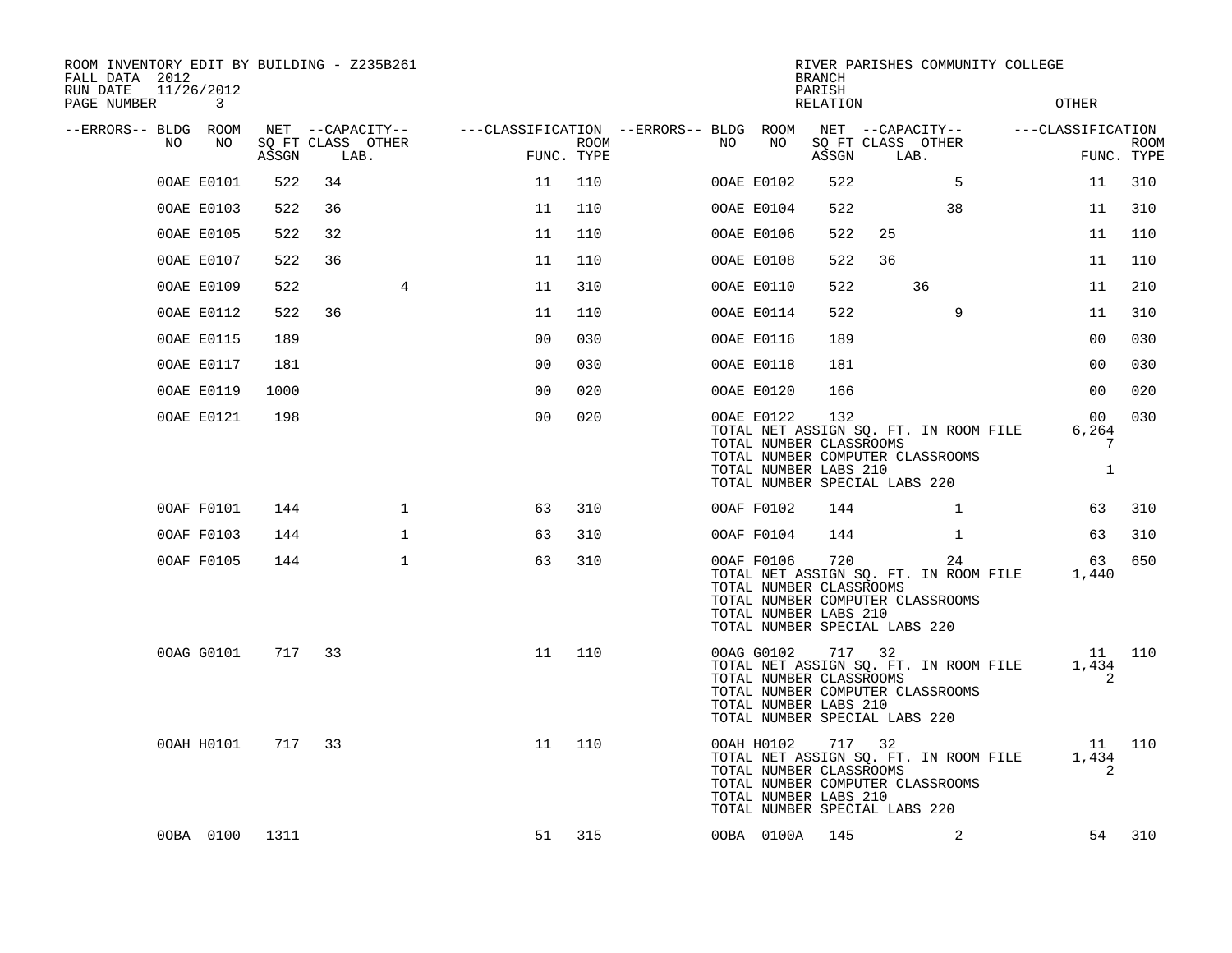| ROOM INVENTORY EDIT BY BUILDING - Z235B261<br>FALL DATA 2012<br>RUN DATE<br>PAGE NUMBER | 11/26/2012 | 4          |       |                   |    |    |                                   |             |           |            | <b>BRANCH</b><br>PARISH<br>RELATION |      |    | RIVER PARISHES COMMUNITY COLLEGE      | <b>OTHER</b>      |             |
|-----------------------------------------------------------------------------------------|------------|------------|-------|-------------------|----|----|-----------------------------------|-------------|-----------|------------|-------------------------------------|------|----|---------------------------------------|-------------------|-------------|
| --ERRORS-- BLDG                                                                         |            | ROOM       |       | NET --CAPACITY--  |    |    | ---CLASSIFICATION --ERRORS-- BLDG |             |           | ROOM       | NET --CAPACITY--                    |      |    |                                       | ---CLASSIFICATION |             |
|                                                                                         | NO         | NO         |       | SQ FT CLASS OTHER |    |    |                                   | <b>ROOM</b> | NO        | NO         | SQ FT CLASS OTHER                   |      |    |                                       |                   | <b>ROOM</b> |
|                                                                                         |            |            | ASSGN | LAB.              |    |    |                                   | FUNC. TYPE  |           |            | ASSGN                               | LAB. |    |                                       |                   | FUNC. TYPE  |
|                                                                                         | 00BA       | 0100B      | 148   |                   |    | 2  | 12                                | 310         | 00BA      | 0100C      | 172                                 |      |    | 2                                     | 51                | 325         |
|                                                                                         | 00BA       | 0100D      | 300   |                   |    | 2  | 51                                | 310         |           | 00BA 0100E | 300                                 |      |    | 2                                     | 54                | 310         |
|                                                                                         | 00BA       | 0100F      | 300   |                   |    | 2  | 56                                | 310         |           | 00BA 0100G | 300                                 |      |    | 2                                     | 56                | 325         |
|                                                                                         | 00BA       | 0100H      | 813   |                   |    | 20 | 55                                | 350         |           | 00BA 0101A | 574                                 |      | 20 |                                       | 12                | 220         |
|                                                                                         | 00BA       | 0101B      | 173   |                   |    | 2  | 12                                | 310         |           | 00BA 0101C | 300                                 |      |    | 2                                     | 12                | 310         |
|                                                                                         | 00BA       | 0102A      | 538   | 20                |    |    | 12                                | 110         |           | 00BA 0102B | 360                                 | 16   |    |                                       | 12                | 110         |
|                                                                                         | 00BA       | 0102C      | 105   |                   |    |    | 12                                | 115         | 00BA 0103 |            | 360                                 | 24   |    |                                       | 12                | 140         |
|                                                                                         | 00BA       | 0103A      | 140   |                   |    | 2  | 12                                | 310         | 00BA 0104 |            | 632                                 |      | 20 |                                       | 12                | 210         |
| 9                                                                                       | 00BA       | 0105       | 1040  | 20                |    |    | 12                                | 110         |           | 00BA 0105A | 540                                 |      |    | 15                                    | 12                | 310         |
|                                                                                         | 00BA       | 0106       | 827   | 32                |    |    | 11                                | 110         |           | 00BA 0106A | 120                                 |      |    |                                       | 51                | 115         |
|                                                                                         | 00BA       | 0107       | 973   |                   | 25 |    | 12                                | 220         |           | 00BA 0107A | 300                                 |      |    |                                       | 12                | 225         |
|                                                                                         | 00BA       | 0108       | 496   |                   | 10 |    | 12                                | 220         | 00BA 0109 |            | 547                                 | 20   |    |                                       | 12                | 110         |
|                                                                                         | 00BA       | 0110       | 940   |                   |    | 20 | 12                                | 680         | 00BA 0111 |            | 509                                 | 15   |    |                                       | 12                | 110         |
|                                                                                         | 00BA       | 0111A 1953 |       |                   | 20 |    | 12                                | 220         |           | 00BA 0111B | 1290                                |      | 20 |                                       | 12                | 220         |
|                                                                                         | 00BA       | 0111C      | 280   |                   |    |    | 12                                | 225         | 00BA 0112 |            | 509                                 | 20   |    |                                       | 12                | 110         |
|                                                                                         | 00BA       | 0112A      | 4784  |                   | 20 |    | 12                                | 220         |           | 00BA 0112B | 380                                 |      | 12 |                                       | 12                | 220         |
|                                                                                         | 00BA       | 0112C      | 300   |                   |    |    | 12                                | 225         | 00BA 0113 |            | 892                                 | 20   |    |                                       | 12                | 110         |
|                                                                                         | 00BA       | 0113A      | 214   |                   |    | 2  | 12                                | 310         | 00BA 0114 |            | 1345                                |      | 20 |                                       | 12                | 220         |
|                                                                                         | 00BA       | 0114A      | 482   |                   |    | 2  | 12                                | 310         |           | 00BA 0114B | 420                                 | 20   |    |                                       | 12                | 110         |
|                                                                                         | 00BA       | 0114C      | 300   |                   |    |    | 12                                | 225         |           | 00BA 0114D | 96                                  |      |    |                                       | 12                | 225         |
|                                                                                         | 00BA       | 0114E      | 300   |                   |    |    | 12                                | 225         | 00BA 0201 |            | 300                                 |      |    |                                       | 0 <sub>0</sub>    | 030         |
|                                                                                         | 00BA       | 0202       | 300   |                   |    |    | 0 <sub>0</sub>                    | 030         | 00BA 0203 |            | 300                                 |      |    |                                       | 0 <sub>0</sub>    | 030         |
|                                                                                         | 00BA       | 0204       | 160   |                   |    |    | 00                                | 030         | 00BA 0205 |            | 300                                 |      |    |                                       | 00                | 030         |
|                                                                                         | 00BA       | 0206       | 180   |                   |    |    | 0 <sub>0</sub>                    | 030         | 00BA 0207 |            | 235                                 |      |    |                                       | 00                | 030         |
|                                                                                         | 00BA 0208  |            | 235   |                   |    |    | 0 <sub>0</sub>                    | 030         | 00BA 0999 |            | 1382                                |      |    | TOTAL NET ASSIGN SO. FT. IN ROOM FILE | 00<br>26,808      | 040         |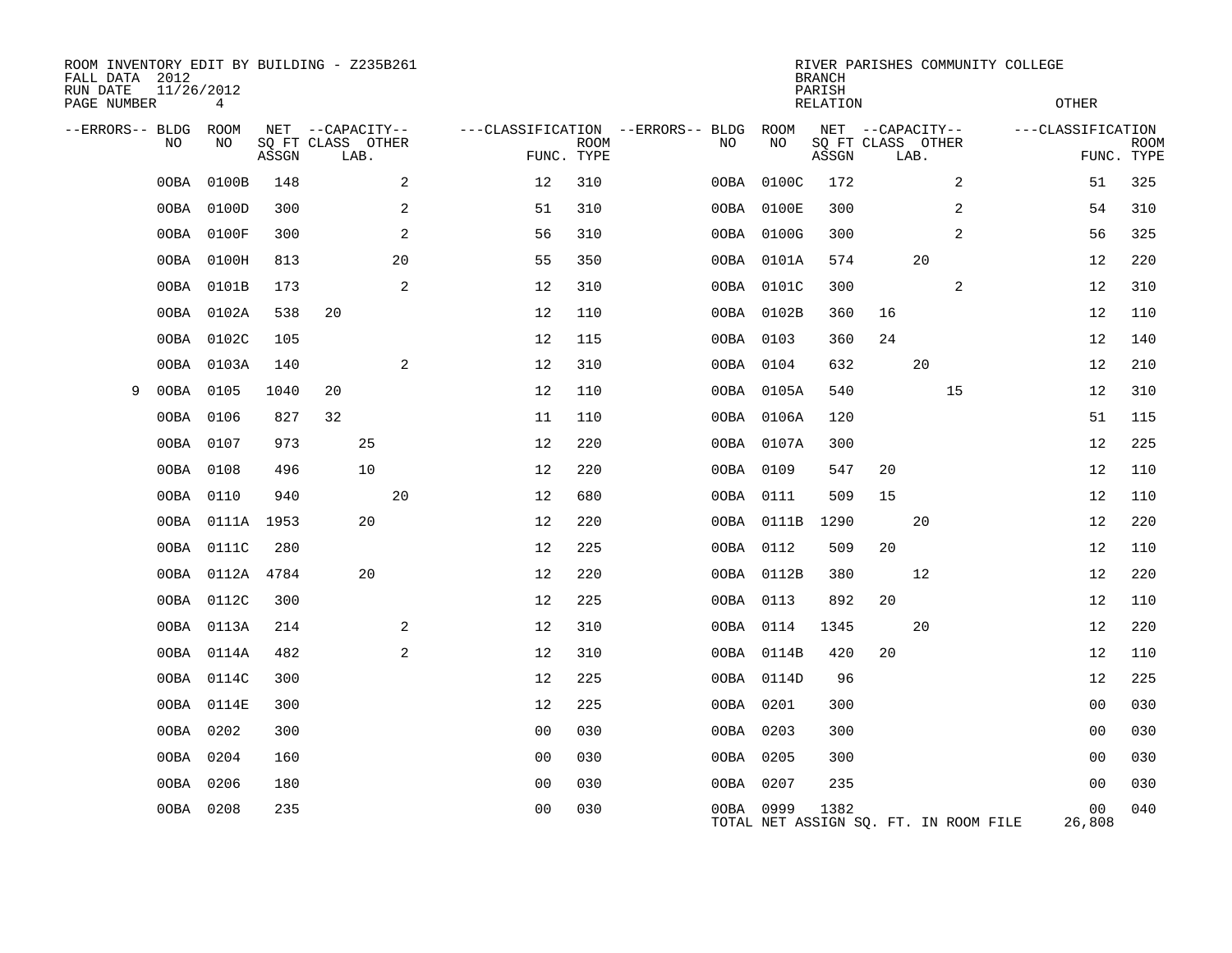| ROOM INVENTORY EDIT BY BUILDING - Z235B261<br>FALL DATA 2012<br>RUN DATE 11/26/2012 |           |                  |                     |    | RIVER PARISHES COMMUNITY COLLEGE<br>BRANCH<br>PARISH |                                                                                                                                                                                                                                                                                                                                        |                                        |  |  |  |  |
|-------------------------------------------------------------------------------------|-----------|------------------|---------------------|----|------------------------------------------------------|----------------------------------------------------------------------------------------------------------------------------------------------------------------------------------------------------------------------------------------------------------------------------------------------------------------------------------------|----------------------------------------|--|--|--|--|
| PAGE NUMBER 5                                                                       |           |                  |                     |    |                                                      | <b>OTHER</b><br>RELATION                                                                                                                                                                                                                                                                                                               |                                        |  |  |  |  |
|                                                                                     |           |                  |                     |    |                                                      | ERRORS-- BLDG ROOM NET --CAPACITY--------CLASSIFICATION--ERRORS-- BLDG ROOM NET --CAPACITY-----------CLASSIFICATION--<br>NO NO SQ FT CLASS OTHER ROOM NO SQ FT CLASS OTHER ROOM NO SQ FT CLASS OTHER<br>ASSGN LAB. FUNC. TYPE TOTAL<br>-<br>TOTAL NUMBER COMPUTER CLASSROOMS<br>TOTAL NUMBER LABS 210<br>TOTAL NUMBER SPECIAL LABS 222 | 9<br>$\mathbf{1}$<br>$\mathbf{1}$<br>8 |  |  |  |  |
|                                                                                     |           | 00BB 0124 4224   |                     | 00 | 030                                                  | TOTAL NET ASSIGN SQ. FT. IN ROOM FILE<br>TOTAL NUMBER CLASSROOMS<br>TOTAL NUMBER COMPUTER CLASSROOMS<br>TOTAL NUMBER LABS 210<br>TOTAL NUMBER SPECIAL LABS 220                                                                                                                                                                         |                                        |  |  |  |  |
|                                                                                     |           |                  | 00BC 0115 735<br>50 | 12 | 650                                                  | TOTAL NET ASSIGN SQ. FT. IN ROOM FILE<br>TOTAL NUMBER CLASSROOMS<br>TOTAL NUMBER COMPUTER CLASSROOMS<br>TOTAL NUMBER LABS 210<br>TOTAL NUMBER SPECIAL LABS 220                                                                                                                                                                         | 735                                    |  |  |  |  |
|                                                                                     | 00BF 0122 | 880              | 20                  |    | 12 110                                               | TOTAL NET ASSIGN SO. FT. IN ROOM FILE<br>TOTAL NUMBER CLASSROOMS<br>TOTAL NUMBER COMPUTER CLASSROOMS<br>TOTAL NUMBER LABS 210<br>TOTAL NUMBER SPECIAL LABS 220                                                                                                                                                                         | 880<br>$\mathbf{1}$                    |  |  |  |  |
|                                                                                     |           | 00BG 0121 861 20 |                     | 12 | 110                                                  | TOTAL NET ASSIGN SQ. FT. IN ROOM FILE<br>TOTAL NUMBER CLASSROOMS<br>TOTAL NUMBER COMPUTER CLASSROOMS<br>TOTAL NUMBER LABS 210<br>TOTAL NUMBER SPECIAL LABS 220                                                                                                                                                                         | 861<br>$\overline{1}$                  |  |  |  |  |
|                                                                                     | 00BH 0120 |                  | 30<br>861 — 10      | 12 | 220                                                  | TOTAL NET ASSIGN SQ. FT. IN ROOM FILE<br>TOTAL NUMBER CLASSROOMS<br>TOTAL NUMBER COMPUTER CLASSROOMS<br>TOTAL NUMBER LABS 210<br>TOTAL NUMBER SPECIAL LABS 220 1                                                                                                                                                                       | 861                                    |  |  |  |  |
|                                                                                     |           |                  | 00BI 0118 767 30    |    | 12 110                                               | 00BI 0119 767 30 12<br>TOTAL NET ASSIGN SQ. FT. IN ROOM FILE 1,534<br>TOTAL NUMBER CLASSROOMS<br>$\sim$ 1<br>TOTAL NUMBER COMPUTER CLASSROOMS<br>IOTAL NUMBER COMPUTER CLASSROOMS<br>TOTAL NUMBER LABS 210<br>TOTAL NUMBER SPECIAL LABS 220                                                                                            | 210<br>$\overline{1}$                  |  |  |  |  |
|                                                                                     | 00BJ 0123 | 880              | 20                  | 12 | 110                                                  | TOTAL NET ASSIGN SQ. FT. IN ROOM FILE<br>TOTAL NUMBER CLASSROOMS<br>TOTAL NUMBER COMPUTER CLASSROOMS                                                                                                                                                                                                                                   | 880<br>1                               |  |  |  |  |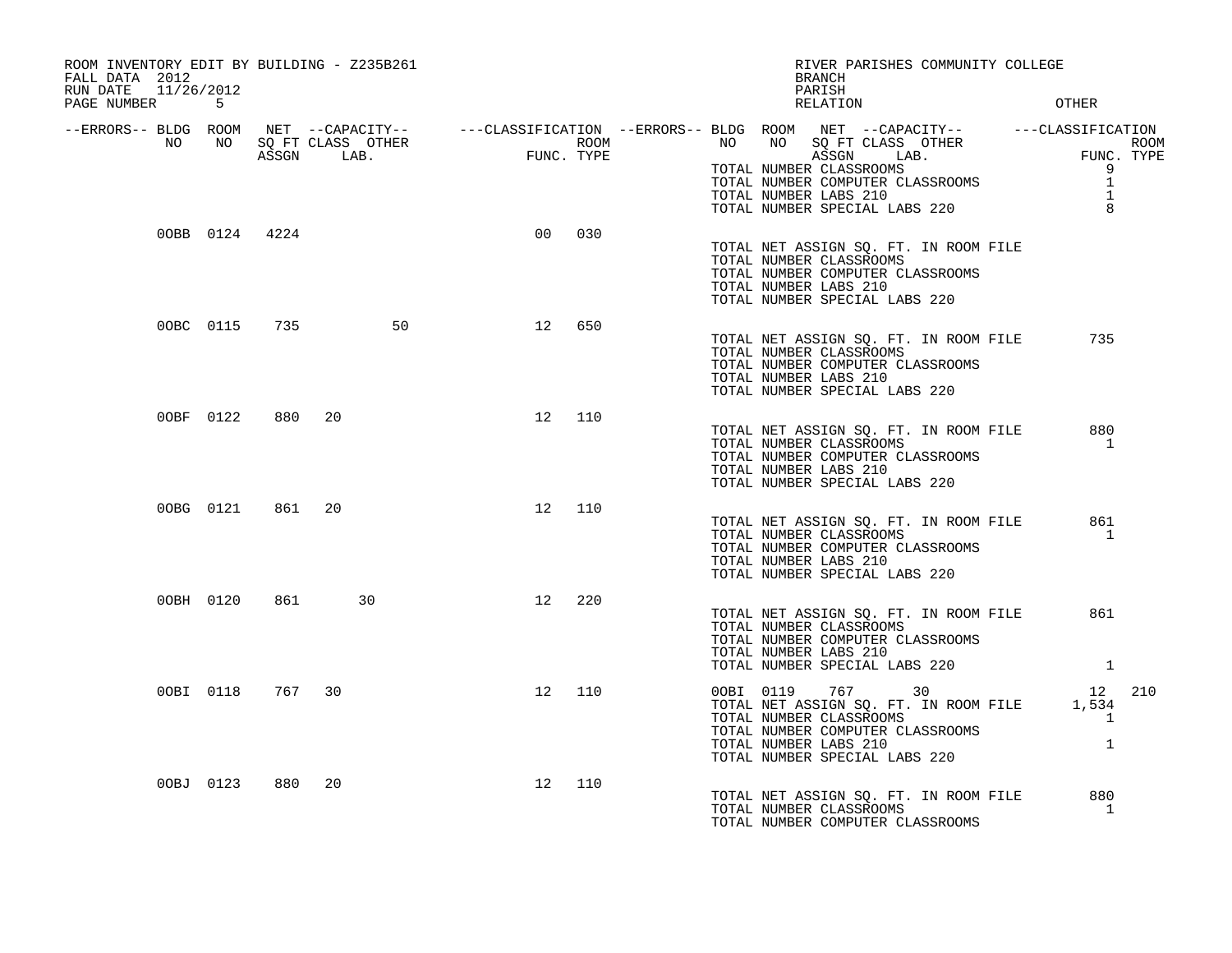| ROOM INVENTORY EDIT BY BUILDING - Z235B261<br>FALL DATA 2012<br>11/26/2012<br>RUN DATE<br>PAGE NUMBER | 6          |       |                                                                                                                             |                |             |            |            | RIVER PARISHES COMMUNITY COLLEGE<br><b>BRANCH</b><br>PARISH<br>RELATION                                                                                                                  |                | OTHER                 |             |
|-------------------------------------------------------------------------------------------------------|------------|-------|-----------------------------------------------------------------------------------------------------------------------------|----------------|-------------|------------|------------|------------------------------------------------------------------------------------------------------------------------------------------------------------------------------------------|----------------|-----------------------|-------------|
| --ERRORS-- BLDG ROOM<br>NO.                                                                           | NO         | ASSGN | NET --CAPACITY-- - ---CLASSIFICATION --ERRORS-- BLDG ROOM NET --CAPACITY-- - ---CLASSIFICATION<br>SQ FT CLASS OTHER<br>LAB. | FUNC. TYPE     | <b>ROOM</b> | NO         | NO         | SQ FT CLASS OTHER<br>ASSGN LAB.<br>TOTAL NUMBER LABS 210<br>TOTAL NUMBER SPECIAL LABS 220                                                                                                |                | FUNC. TYPE            | <b>ROOM</b> |
|                                                                                                       | 00BL 0129  |       | 717 20                                                                                                                      | 12 140         |             |            |            | 00BL 0130 717 20<br>TOTAL NET ASSIGN SQ. FT. IN ROOM FILE 1,434<br>TOTAL NUMBER CLASSROOMS<br>TOTAL NUMBER COMPUTER CLASSROOMS<br>TOTAL NUMBER LABS 210<br>TOTAL NUMBER SPECIAL LABS 220 |                | 12 140<br>2           |             |
|                                                                                                       | 00BM 0127  | 717   | 20                                                                                                                          | 12             | 110         |            |            | 00BM 0128 717 20<br>TOTAL NET ASSIGN SQ. FT. IN ROOM FILE<br>TOTAL NUMBER CLASSROOMS<br>TOTAL NUMBER COMPUTER CLASSROOMS<br>TOTAL NUMBER LABS 210<br>TOTAL NUMBER SPECIAL LABS 220       |                | 12<br>1,434<br>2      | 110         |
|                                                                                                       | 00BN 0131  | 950   | 20                                                                                                                          | 12             | 220         |            | 00BN 0131A | 121                                                                                                                                                                                      | 2              | 12                    | 310         |
|                                                                                                       | 00BN 0131B | 121   | 2                                                                                                                           | 12             | 310         |            | 00BN 0131C | 121                                                                                                                                                                                      | $\overline{2}$ | 12                    | 310         |
|                                                                                                       | 00BN 0131D | 121   | 2                                                                                                                           | 12             | 310         |            |            | TOTAL NET ASSIGN SQ. FT. IN ROOM FILE<br>TOTAL NUMBER CLASSROOMS<br>TOTAL NUMBER COMPUTER CLASSROOMS<br>TOTAL NUMBER LABS 210<br>TOTAL NUMBER SPECIAL LABS 220                           |                | 1,434<br><sup>1</sup> |             |
|                                                                                                       | 00CA G0101 | 725   | 4                                                                                                                           | 53             | 310         | 00CA G0102 |            | 708                                                                                                                                                                                      | 12             | 11                    | 310         |
|                                                                                                       | 00CA G0103 | 50    | $\overline{2}$                                                                                                              | 11             | 313         | 00CA G0104 |            | 50                                                                                                                                                                                       |                | 11                    | 731         |
|                                                                                                       | 00CA G0105 | 50    |                                                                                                                             | 0 <sup>0</sup> | 030         |            |            | TOTAL NET ASSIGN SQ. FT. IN ROOM FILE<br>TOTAL NUMBER CLASSROOMS<br>TOTAL NUMBER COMPUTER CLASSROOMS<br>TOTAL NUMBER LABS 210<br>TOTAL NUMBER SPECIAL LABS 220                           |                | 1,533                 |             |